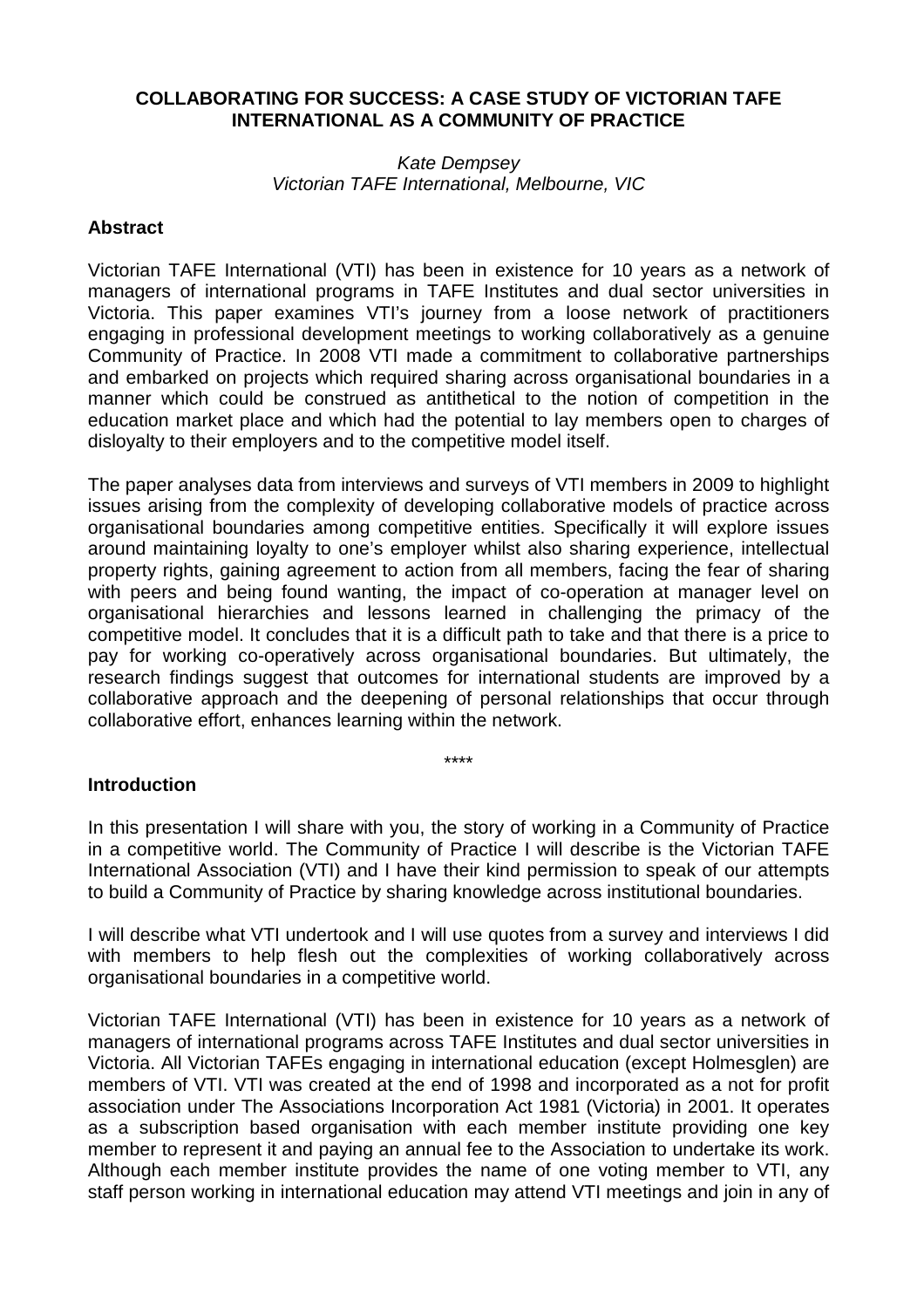its activities. The key purpose of the VTI is professional development of its members. It auspices 6 full day professional development activities for members each year and provides summarised information (a clearinghouse) of key topics of interest to managers of international vocational education.

VTI is unique in Australia in that it brings together all the key managers of international education across all TAFE Institutes and dual sector universities in Victoria to meet on a regular basis outside their own parent institute. And it is unique in that it is an incorporated body. This means it has status as a legal entity in its own right. One of the benefits of this legal status is that it can operate bank accounts and employ staff, namely myself. I provide secretariat support for the VTI on a contractual basis. Unlike organisational models in some other states of Australia, TAFE Institutes in Victoria are largely independent bodies, with their own governing Boards. TAFE entities have been independent in this way since before the VTI was created. This means that co-operative effort across organisational boundaries, especially in areas where independent income is generated, is unusual these days. Each TAFE member is in effect in competition with its fellows and the stakes are high.

International VET is big business with around 12,000 international students studying at TAFE in Victoria (DIIRD 2008). And this is just one side of the story, because TAFE is also active in providing courses in overseas countries. Victorian TAFE Institutes have around 30,000 students studying their courses in other countries (NCVER 2009). The money earned from international students (across all education sector) represents Victoria's largest export stream by quite a large margin. It brings in close to \$5 billion annually to the State (DIIRD 2008).

## **Community of Practice Literature**

When preparing this presentation, I investigated the academic literature on Community of Practice, specifically looking for literature on cross-institutional Communities of Practice and Communities of Practice among competing organisational entities. While literature on Community of Practice abounds and it is commonly very positive about both the benefits of setting one up and of being a member of one (Snyder et al 2003, Nickels 2003, Alaszewski 2006, Mitchell 2003) there is precious little literature that tells the true story, warts and all, from the practitioner's point of view. There is nothing that I could find telling the story of a Community of Practice between competitive entities.

The concept of Community of Practice is based on situated learning theory advanced by Jean Lave and Etienne Wenger (1991). Proponents of Community of Practice argue that learning may well be improved through embedding it in a social context and in a practical context, ie learning by doing.

Lave and Wenger looked at agency and structure and tried to account for the interaction between them in situations of social learning. They acknowledged the tension that exists between any individual in a group and the structures, rules, norms within the group that influence the learning outcome. They concluded that learning occurs when an individual makes a shift and he or she is socialised into the norms of the group. There is little discussion in Lave and Wenger about power relations within and between groups, except to say that the experienced group members hold legitimate power in the group.

Brown and Duguid (1991) applied the concepts of Lave and Wenger to a work situation. In their study, they noted that front line workers often relied on their own ways of solving problems when the office manual just did not fit the situation they encountered. These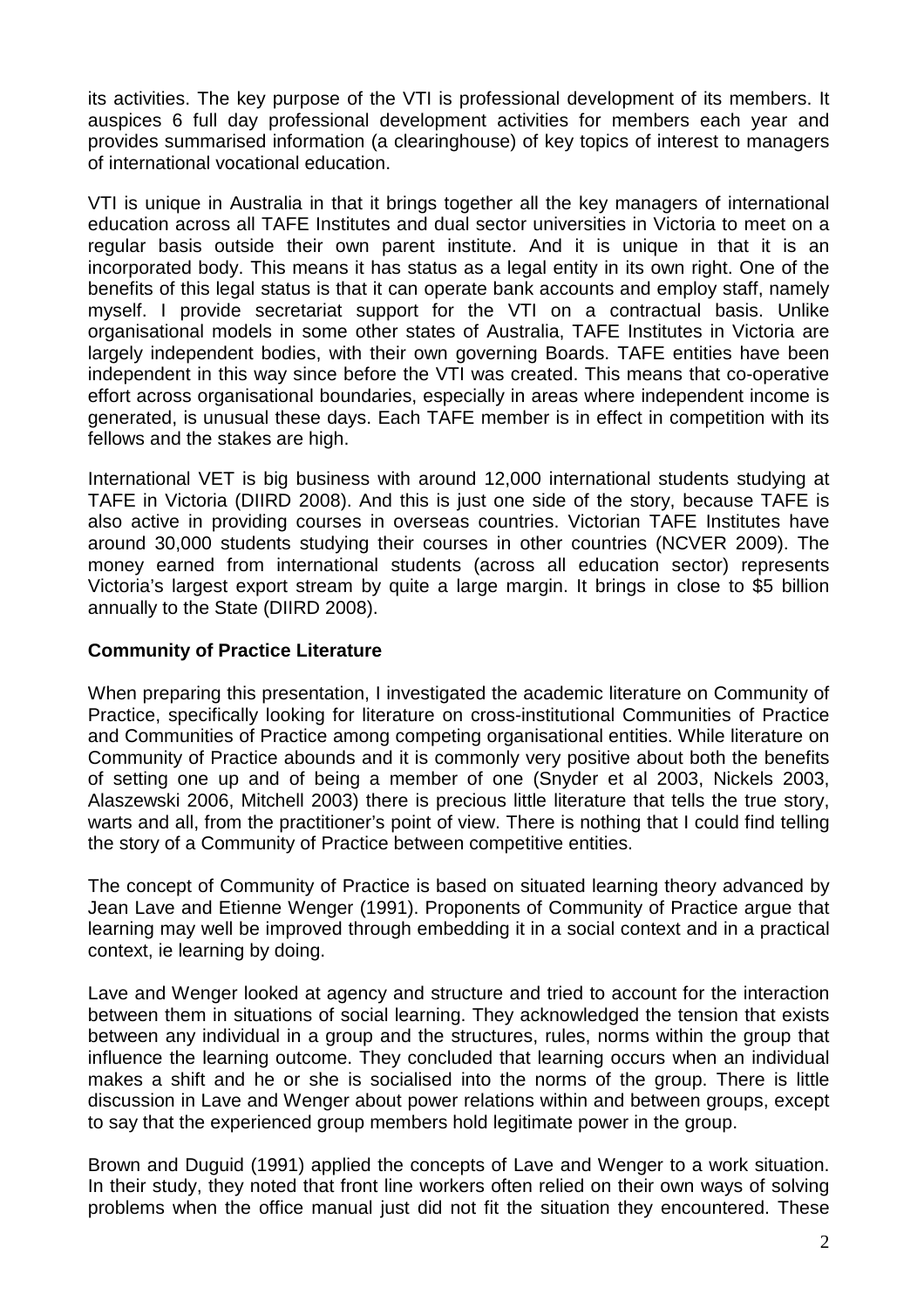workers used story telling to impart practical knowledge about how to get the job done. There is a sense of subversion in the Brown and Duguid situation, where workers paid lip service to the office manual, but did things their own way in the field. In these two initial works, Communities of Practice are portrayed as an alternative to mainstream wisdom on how learning is transferred. It was claimed that Communities of Practice developed in an informal way, with creativity and innovation their hallmarks, rather than structure and formal organisation.

In being critical of hierarchical, structured cognitive learning models, Wenger suggests Community of Practice as a different model; a better model of learning and in this way he seems to see Communities of Practice as subversive to the dominant learning paradigm (Cox 2005). Within a few short years of his first work with Jean Lave, however, Wenger started to see the value in promoting the concept of Community of Practice as a management tool. In his book with McDermott and Snyder (Wenger et al 2002), Wenger watered down the concept somewhat to suggest that Communities of Practice are... "groups of people who share a concern, a set of problems, or a passion about a topic and who deepen their knowledge and expertise in this area by interacting on an on going basis." (Wenger et al 2002:4).

There is a sense of imperative in Wenger et al (2002) that Communities of Practice are the best organisational form in business and other fields. This is how the literature tends to read today. In the main, the literature does not acknowledge problems with Communities of Practice and where it does note possible limitations, it does not address them in detail, either to understand how issues arise or to indicate how to overcome problems (Cox 2005). Huysman and de Wit (2003:28) agree that one of the problems with research on knowledge sharing mechanisms, such as a Community of Practice is that it is usually of the 'best practice' form, where only good results are highlighted and does not focus on reasons for failure in some cases. The literature is generally also short term in nature: the researchers do not investigate a Community of Practice innovation over say, five years to see how it continues to work.

The concept is now ubiquitous and can be applied with apparent ease to groups that liaise across organisational boundaries and across geographic distances. A new trend is to call just about any virtual group a Community of Practice. Indeed the group does not need to be a work-based group, but social networking can now be framed as Communities of Practice. Originally the idea was to privilege the importance of face-toface communication in groups. It seems this has been downgraded in the era of web 2.0 communication strategies. Ardichvili (2008) lists several high profile companies that use Virtual Communities of Practice (VCOP) as part of their knowledge management strategies. They include, Ford, Xerox, IBM and Shell. Implying by this list that if they are doing it, then it must be worth doing.

These days Communities of Practice are deliberately set up and managed in business. This is contrary to the early idea that a Community of Practice emerged informally over time. It seems to me that in modern capitalist workplaces, many factors can combine to make their implementation and success unlikely. I have found the literature frustrating in that it tends to tell us only about success, but not failure and it tends to focus on success at a given point in time. There are no long-term studies of Community of Practice that I could find (see also Huysman & de Wit 2003).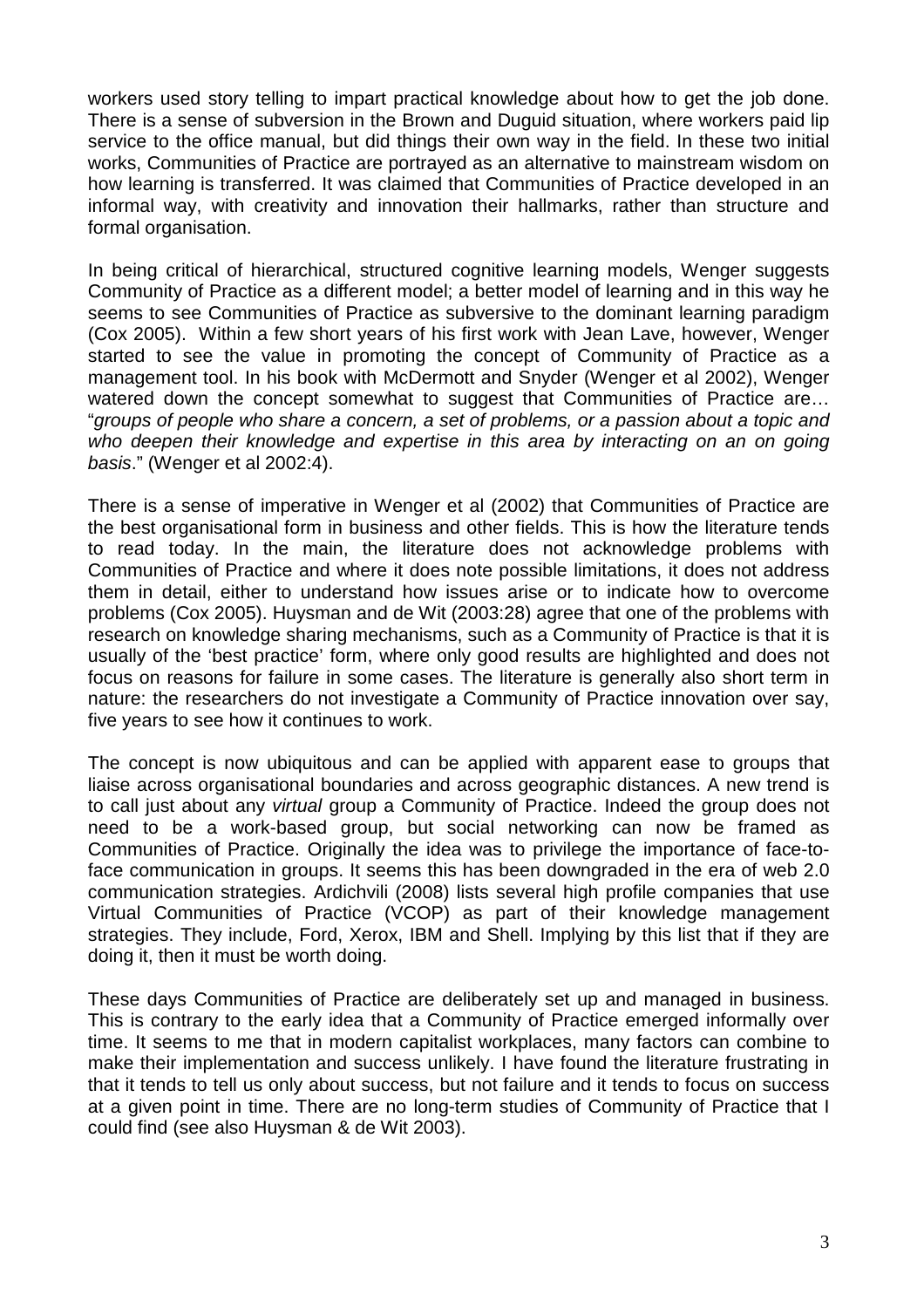## **VTI: A Case Study**

In October of 2008, two VTI members approached me and suggested that we start to work on something more collaboratively and use the skills and experience of members to develop a project that would be of use to members. In general, our professional development activities involved hearing a guest speaker on a topic of interest to members. To me, as the new Executive Officer, this idea sounded appealing: the members would actively work together, share their knowledge and deepen their learning and I would facilitate the process.

So it was agreed that for 2009 VTI would make a commitment to work collaboratively in partnership and to embark on a project that required sharing across organisational boundaries. We agreed to share our best practice in relation to quality assurance processes for the courses that members offer in other countries. One member speaking for all, said, "we can only strengthen our capabilities and maintain quality by developing a group approach to the issues". We were excited by the prospect of coming up with a best practice guide for all members to use and abide by. We developed aims and methods for the project.

Aims of the Project

- 1. To assist members in developing and enhancing their own quality assurance mechanisms for TNE [transnational education]
- 2. To share experience of quality assurance amongst members
- 3. To provide a benchmark for assessing and measuring quality in off shore programs.

#### Method

- 1. Seek existing best practice procedures from member institutes
- 2. Review IEAA (2008), the AQTF and other relevant literature for guidelines on quality assurance methods that may be applied to off shore projects
- 3. Prepare a checklist of questions to ask when assessing an off shore project
- 4. Source and review/update existing simple and practical templates which are AQTF compliant and that demonstrate continuous improvement in off shore projects. If required, create others to produce a comprehensive set.

We determined the outcome would be, at the least, a document which gives members ideas and tips on ensuring quality standards are met in relation to all their off shore programs and activity and at best, a fully endorsed procedure for determining and ensuring quality of off shore programs, for the whole of VTI to use.

We met together face-to-face on six occasions in 2009 and prepared a finished document by November 2009. But it wasn't all smooth sailing. For more than 2 months no members shared their material and for a further 2 months only one person shared her material.

Following our third meeting as a group, when it became clear that sharing was proving difficult, I asked members to fill in an anonymous survey (see appendix) on their experience of the project of sharing best practice in off shore Quality Assurance. Twelve members filled in the survey (of a possible 20). As we proceeded I also interviewed 3 members for their views of our progress.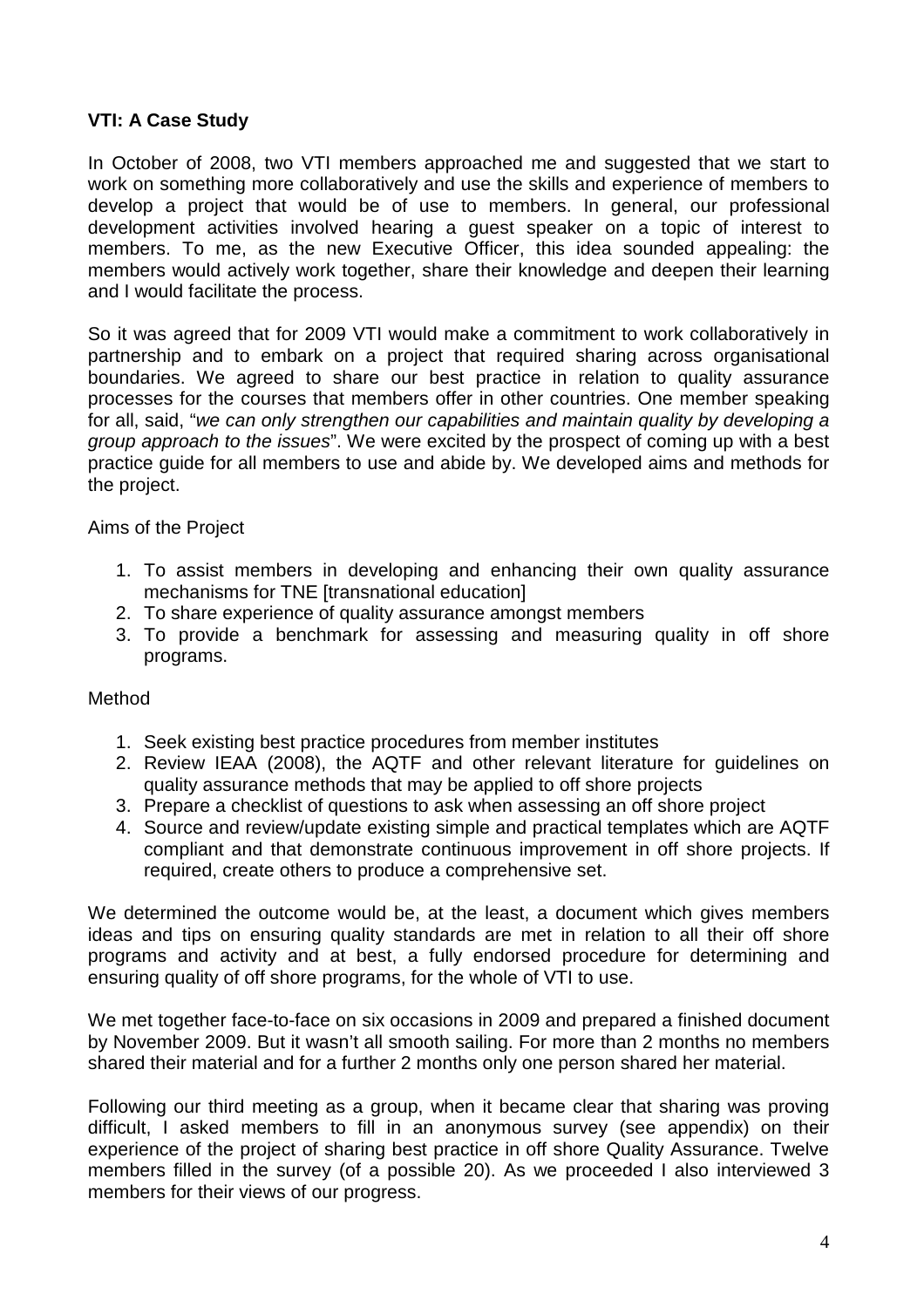Theoretically everyone agreed to share his/her best practice ideas. But as we moved from being a more passive group of individuals who listen to guest speakers to increasing the level of co-operation and sharing, the level of disquiet also rose. Sharing was very slow and when I asked members why sharing did not occur so freely, they raised the spectre of competition.

At the third meeting of the Community of Practice, one member told the group that he had checked internally about the legitimacy of sharing his provider's quality assurance material and found that it was not acceptable to share this information with others in the Community **Community Community Community Community Community Community Community Community Community Community Community Community Community Community Community Community Community Communi** 

This was the first time that such a direct acknowledgment of a stance to withhold was raised in a meeting and it was echoed by another member. She too had a similar experience. She was advised by 'the legal team' that sharing would not be tolerated.

It was noted by the member who raised the issue, that just by stating this position openly in the Community of Practice, he was possibly further in breach of loyalty to his employer, because his employer did not want to be seen within the Community of Practice as deliberately withholding information that may be useful to fellow providers of VET.

So reasons for not sharing were initially put down to the fear of disloyalty to the home employer. There was a clear sense that sharing may be punished. One member said... "One of the things which tends to block us from sharing is competition. This stops us from sharing any 'secrets'. Before privatisation we used to share more openly. Now we worry about competition, and our competitive advantage".

Another member said '[my institution] is looking for the "point of difference" and our clients are looking for the "value equation". Weasel words, I know, but our overseas partners want to know what it is we offer that no one else does, and a sharing philosophy, while improving everyone, would homogenise the product and the perceived risk may be that a client whose loyalty is to Brand TAFE, rather than [my institution] could shift, based on price cutting."

The issue of competition was clearly upper-most in the minds of members. Note the reliance on business jargon in the justifications used for not sharing. One member even acknowledges these as 'weasel words'. But the power of weasel words is in the degree of distance they afford us from painful, complex or paradoxical situations that we are describing. It seemed that using the language of the business world would somehow legitimise the withholding of information to the group. When publically defending the decision not to share in the Community of Practice, members used the jargon of the dominant paradigm to lend authority to the decision. They also laid the blame on others within their institutions: The decision was not taken by them, but by others.

The term 'community' is unfortunate in Community of Practice, as it conjures a warm and fuzzy feeling. A place where conflict is banned and the group is known for its convivial social relations (Hoggett 1997). We tend to sees communities as places of safety. The use of the term community lulls members into believing that all will be well inside the group. It suggests fairness, equality and safety. But of course, as we know this is not always the case in work groups. All 12 surveyed VTI members agreed that on Wenger's 2002 definition, VTI is a Community of Practice. VTI members want to feel that warmth when they come to meetings. Korczynski (2003) calls some arrangements 'communities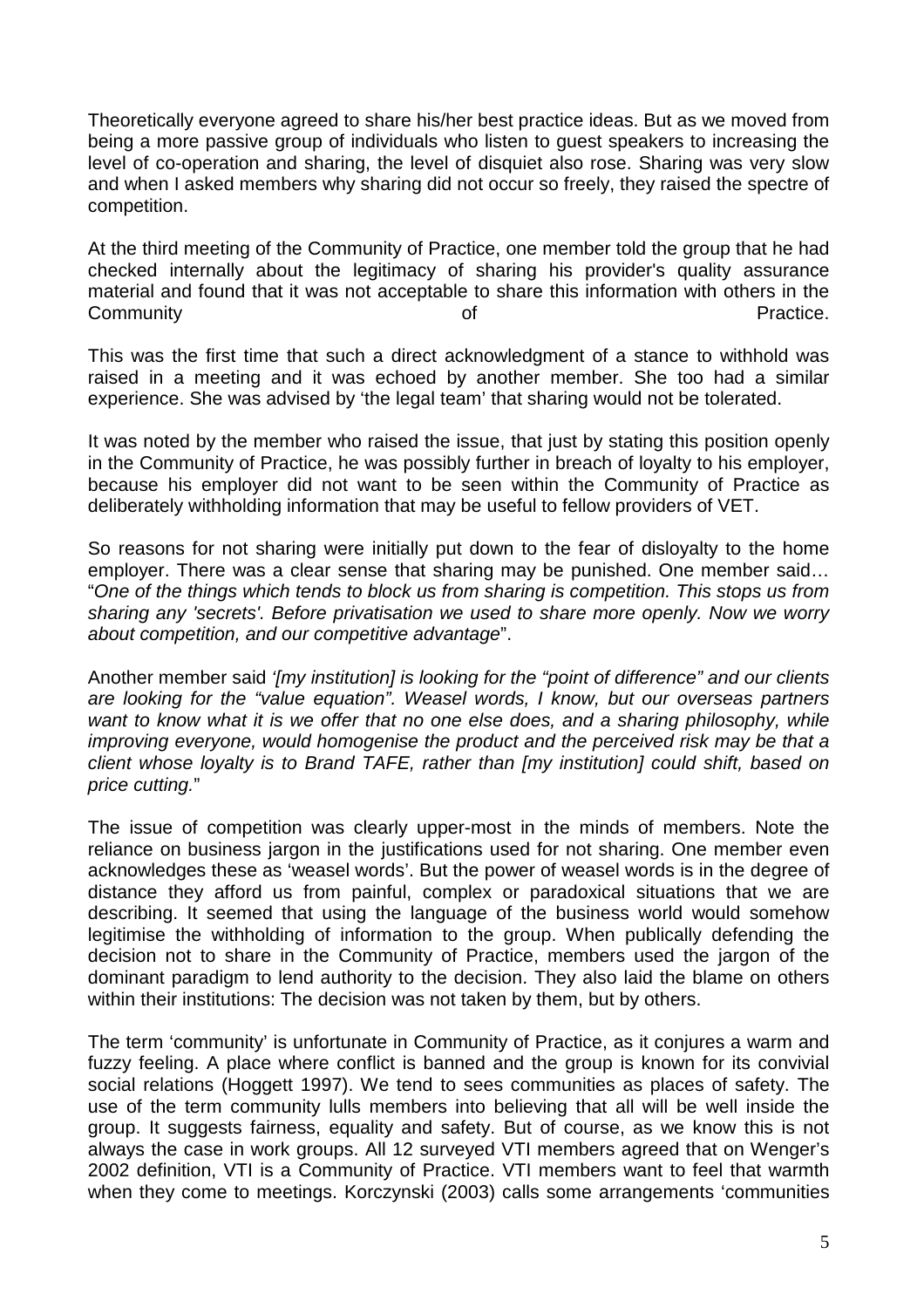of coping' where emotional support is given to members in a tightly controlled workplace. Perhaps VTI members felt this way too, as they all valued coming together outside of their own organisation. In a 2008 VTI member survey, 84% of members found our meetings 'very useful' or 'extremely useful'. Members commented that they liked having time for informal networking between members and sharing of strategies. Yet in 2009 as they shared more formally, they felt conflict between being part of the group and yet not, being loyal to employers and to the needs of the group, and their desire to improve the quality of their courses, and also maintain "competitive advantage".

The turning point in our collaborative project came when one intrepid and very experienced member agreed to share her own intellectual work, saying 'I share because I believe having quality assurance in place does improve the outcomes of students and that's my goal. I want the students to get that benefit. So I share.' Evidently she had a higher goal than loyalty to the competitive model. Presenting her work as a draft to the group meant that sharing and collaboration from other members then followed with another member later saying, 'If I ask at my workplace, 'can I share this?' I know the answer will be no. So I don't ask.' This quote illustrates that over time the balance shifted from upholding the dominant competitive paradigm and using it as the reason not to share, to subversion of the dominant paradigm.

The two key questions I asked of members in the anonymous survey were 'what helps your capacity to share at the VTI meetings' and 'what inhibits your capacity to share knowledge at the VTI meetings'. Members responded that trust, knowing everyone and feeling connected together were what led to sharing (top answer) and lack of confidence in the topic at hand was the key reason given for not sharing.

So while competition was the initial reason given for not sharing, later it emerged (in anonymous survey) that the Community of Practice brought up other fears: There is the fear of exposing oneself as incompetent. As one member said: "Sometimes I make an assumption that other institutes may be more advanced or have… better documents, systems or procedures". And another added, "Feeling inexperienced in a number of areas, compared to the vast experience of some group members" inhibited sharing.

Members noted in the survey that the key determinants to sharing are trust, knowing everyone and feeling connected to the group. The second most important element to sharing is knowledge and experience of the topic. These responses point to the complexity of knowledge transfer in a Community of Practice. Clearly the perception was that not all members were equal. There was a power differential within the group, largely based on perceived experience in international education. At first the competitive model was blamed, but really there were more fears at play. It was easier to use business jargon to excuse the lack of sharing than to admit openly that a more fundamental fear presented itself: The fear of sharing with peers and being found wanting. At the half-way point and in anonymous survey, members acknowledged these deeper fears. A shared understanding of the knowledge base and the ideological stance within the knowledge area are often assumed to be present in a Community of Practice but may not actually be so in practice (Ormrod et al 2007). The issue of trust simply cannot be under-estimated.

After the initial show start, members did share ideas and experience while not compromising their sense of loyalty to their employer. But it was a tricky balancing act and members had to find ways to discuss Quality Assurance in off shore programs without giving away intellectual property. In a competitive environment we tend to think of everything as a resource that is owned and can be bought and sold. This includes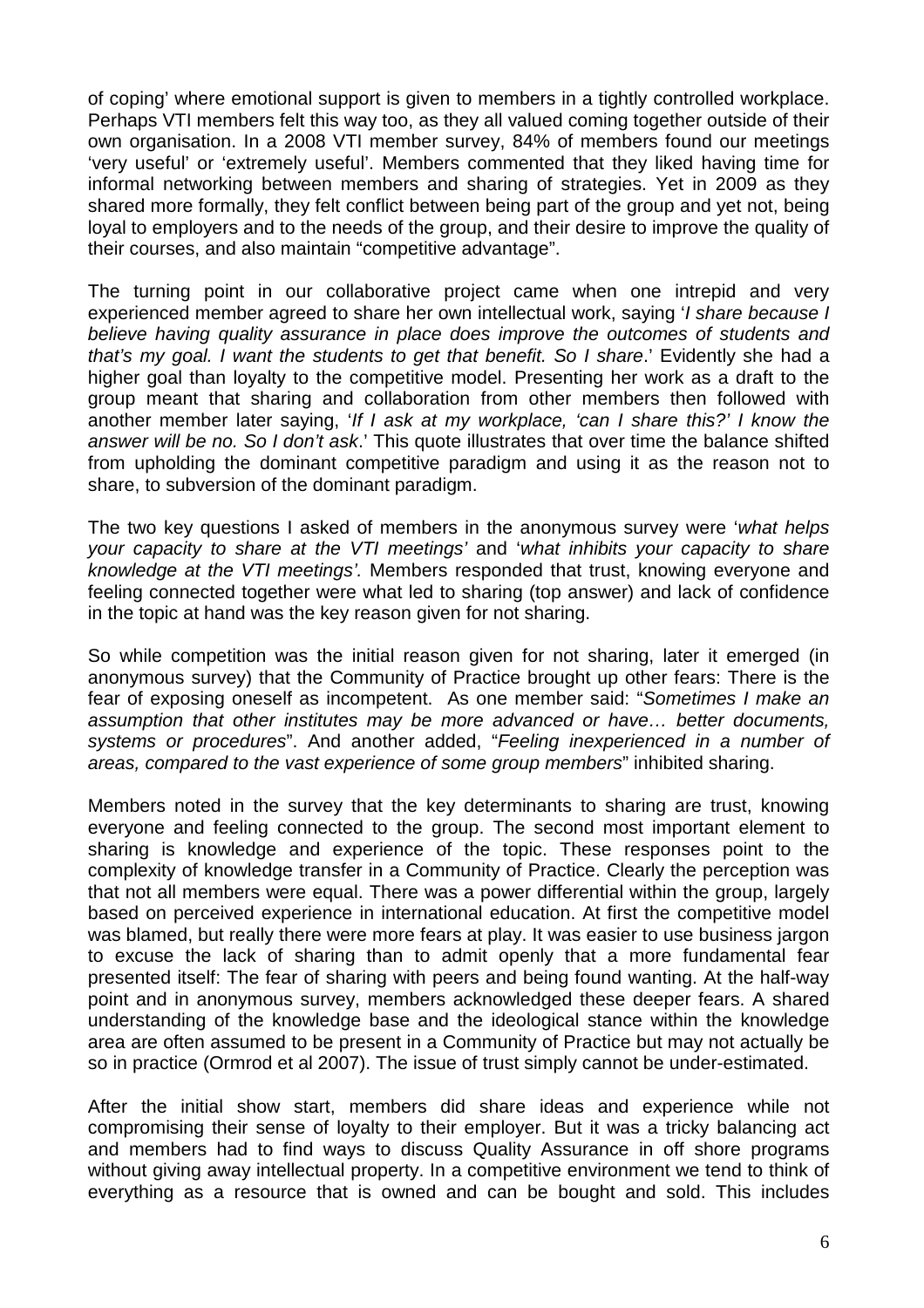intellectual resources. Furthermore in capitalism, we tend to see resources as scarce (Smith 2003). This is the way capitalism works. We can't make money from things that are freely available and in abundance. In capitalist workplaces, we are out of practice with sharing and we focus on the fears raised by the model of competition for scarce resources. The complex regulatory system (especially in international education where we deal with federal and state government regulation and legislation) is one of surveillance not relationship, trust, value and loyalty. People are required to 'tick the box' and report on the procedures they have in place to ensure quality, but they don't have a conversation with regulatory bodies about what quality means or what it may look like in different situations. This fact made the sharing of the various ways that members enact 'quality' problematic to discuss. There was a sense that there is a 'right' way to demonstrate quality and if this was not done, then all other ways are inferior. There is a difficulty sharing across organisational boundaries in a competitive world, but there is a more fundamental fear associated with sharing and that is exposing your own ignorance to the group.

My reflections on our choice of topic to collaborate include that quality assurance these days is more about compliance and less about improving what we do. The better way to improve quality of our course offerings would be to discuss the many ways we may measure, change and improve our arrangements and collaboration seems an efficient way to bring new ideas into the system. But competition brings a level of fear into the work we do. Overall my experience with VTI is that becoming a Community of Practice is no easy matter and rather than being a solution to a set of organisational problems, it adds dimension to those problems. Communities of Practice do not exist in isolation and members do not un-problematically join in all activities of the Community of Practice.

#### **Discussion: what I have learned**

By way of discussion of the efforts of the VTI to collaborate, I will now outline what I have learned from this experience (with acknowledgement to Hodkinson 2005).

1. Learning is not unproblematic in a Community of Practice

People do not share if they feel they may be criticised for what they say; they may fear that they could get it wrong. They may be unclear on the cultural rules in play about how, when and what to share (Ardichvili 2008). The individual and the social situation interact in many and varied ways to produce learning. It is not clear as to how or why learning occurs in a social setting. Learning occurs sometimes and not other times, for some members and not others, in a more formal sense and also an informal sense. People participate at varying levels of involvement and this changes over time. It's more diverse and fluid they you might expect.

There is no simple matching of individual needs with the group ideal: this does not happen in the blink of an eye. Yet many articles suggest this is needed (Van Winkelen and Ramsell 2003). Ardichvili (2003:550) states that Communities of Practice must promote 'conditions for an open, uninhibited exchange of ideas and information' to be successful. How to achieve this is left to the reader to imagine. Notions of connectedness to the wider organisational milieu, power relations within and between the Community of Practice, and issues of the balance between agency and structure over time must be considered. A Community of Practice must be enacted as a protected space (Pemberton et al 2007), ie members must feel safe to speak honestly without fear that their words may get back to people outside the Community of Practice. Bearing all of this in mind, it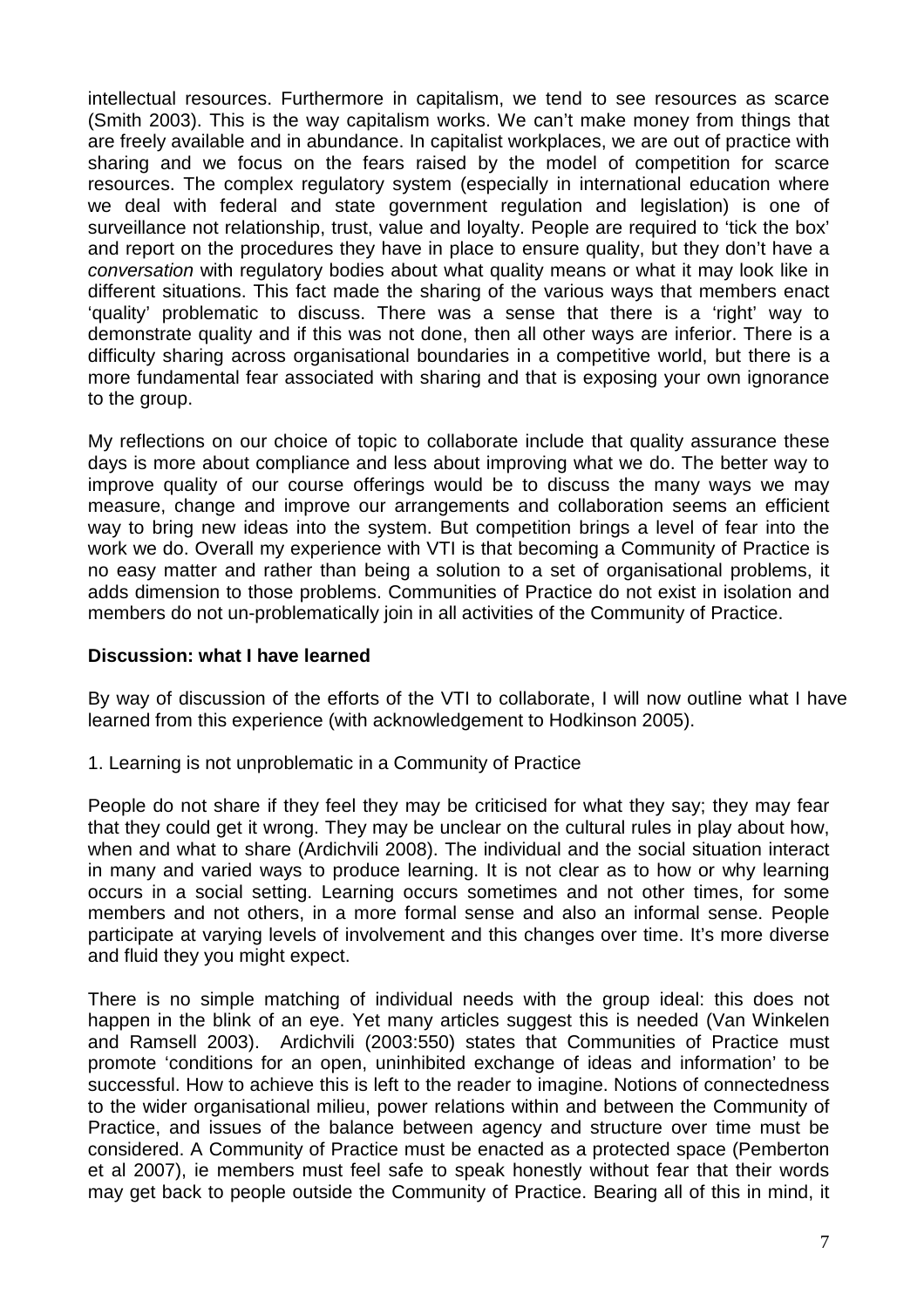seems to me that learning in a social situation is very complex and I suggest is it dialectic in the broad Hegelian sense where simplistic understandings of learning need to be put to the test, found wanting in some aspects and where inherent contradictions are exposed, re-worked and finally a more complex synthesis of concepts about social learning can occur. I have found little in the literature on Community of Practice, which shows this depth of engagement with the concept of social learning.

### 2. Power relations exist both within and outside the Community of Practice

Unequal power relations are not commonly noted in Communities of Practice. The assumption seems to be that all members are equal. Yet obviously this is not the case not all members of a learning group are equal in terms of what they bring and what they learn. VTI members were aware of this fact and its impact on the capacity to share. The desire to join in and share is felt differently by individual members, as some hold back and others share more enthusiastically. VTI members were also acutely aware of their responsibilities to the home institution. A learning group or Community of Practice is not immune to power relations.

#### 3. The value of what is learned may be hard to quantify

Success may be defined in many ways and it is hard to calculate the usefulness of connections made, ideas generated in individual members, the capabilities gained by members that can be used in other situations (Dawes et al 2009). We have created a document for use by members. We have a tangible outcome to our project. It is not perfect, but it is the only document of its type in Australia. Yet the process of developing it and deepening our connection to each other was possibly more worthwhile than the finished product itself. Several members told me they were excited by our experience in sharing best practice and had deepened their connection to the TAFE brand by our modest attempts to share across organisational boundaries. This sense of belonging is hard to quantify.

4. The element of trust is essential

Trust and a sense of belonging impact on learning and several authors note its importance to the success of a Community of Practice (Ardichvili 2003; Chiu et al 2006; Hodkinson 2005), but few show how it can be engendered. Ardichvili argues that trust emerges after repeated positive social interactions in his example of Virtual Communities of Practice, but he doesn't say how virtual social connections are made and what social connection might actually mean in the virtual world. My experience is that trust may take many months to grow and that it has a mysterious and ephemeral quality. It can so easily evaporate by one simple comment in the group or by a change in those who attend the Community of Practice meetings. The level and continuity of trust changes with different members over time. In the VTI the simple act of breaking into small groups of four at one of our meetings, seemed to help build up collaboration from that point on.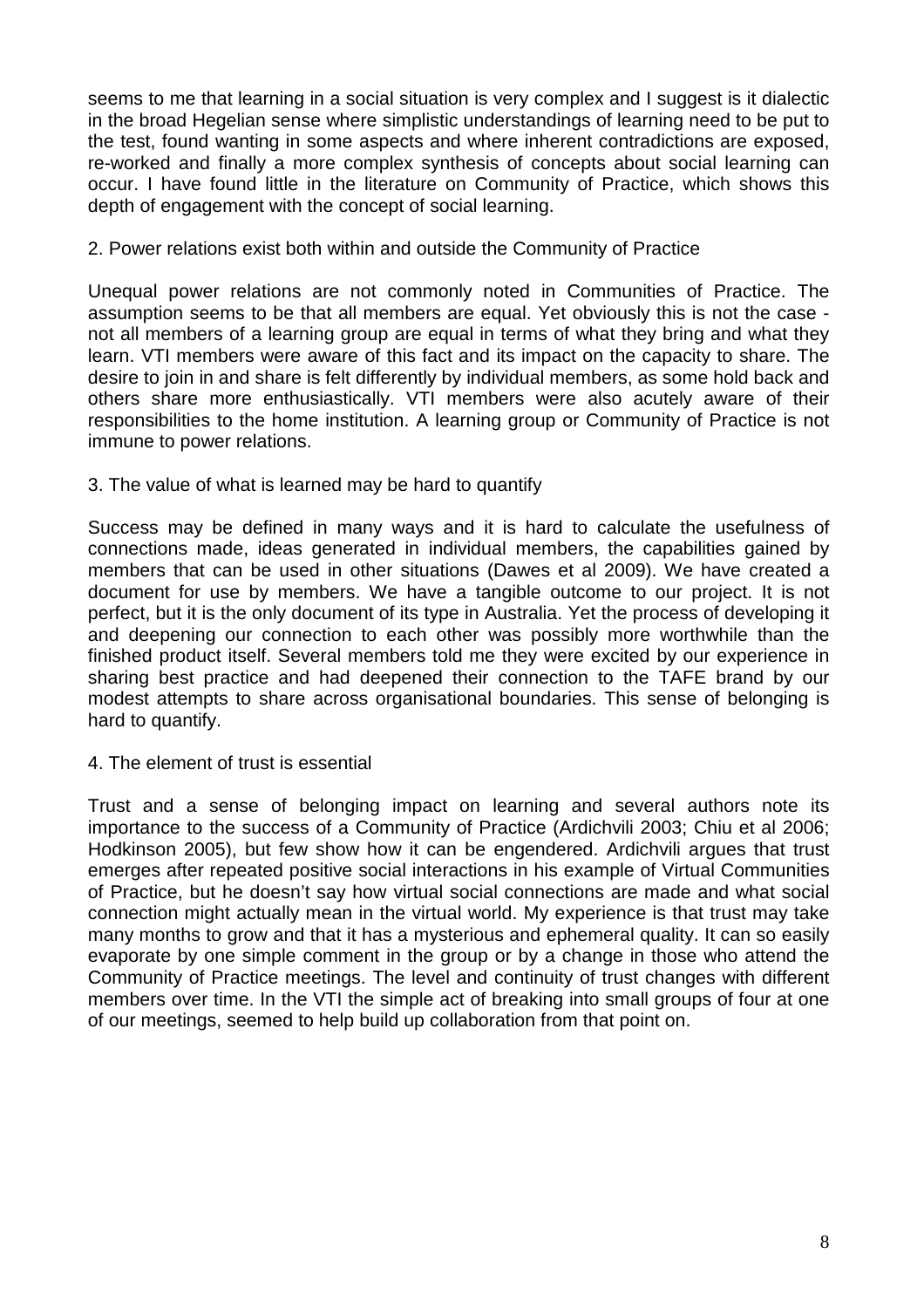#### 5. The importance of time

The element of time is crucial if we are to properly study the efficacy of Communities of Practice. As I said earlier, few if any, studies look at the success of a Community of Practice over a long time period. It will be interesting to see over time and with group member changes, if the VTI Community of Practice will become more hierarchical and structured or continue to work collaboratively. Will it continue in its subversive way undermining the dominant paradigm of capitalism – maintaining control over resources – and will further, deeper collaboration occur? My feeling is that with every change in personnel attending, we will have to re-build a sense of safety and trust within the Community of Practice and so the level of collaboration may in reality be re-negotiated at very regular intervals. We need also to be alive to the impact of the past on present initiatives. For some members the memory of days of collaborative work is strong and so they support it in TAFE, but for newer staff, the importance of competitive advantage remains a dominant mantra.

#### 6. The Community of Practice does not exist in isolation

Learning is connected to the social mores of the group. The social mores of the group are linked in turn with social customs/culture of larger groups from which they come. The culture of both the immediate group and its larger 'parent' are built on the past. The Community of Practice is not a group operating in isolation from its parent body or other significant structural entity. The Community of Practice necessarily interacts with and is linked with other bodies.

It follows that individuals in the Community of Practice also have allegiances elsewhere which impact on the success of the learning occurring. Shifting between learning groups can either enhance or shut down learning. Whether it does, will depend on the interaction of the individual with others in the group, the field of learning, the interaction with the parent body and so on.

#### **Conclusion**

In conclusion, I will outline key points that may help others in their interactions with Communities of Practice. Firstly it is important to note that they do provide a forum for social learning to occur and for the dominant paradigm of competition to be subverted for the benefit ultimately of both the members of the Community of Practice and for the end user of the learning, in this instance the students who undertake TAFE study. Any success therefore is, in my view, worth pursuing.

However, the potential for learning in dependent on a number of factors that interact in ways which are not easy to understand. It is infinitely more complex than the various reports and research studies on Communities of Practice would have us believe to set up a Community of Practice and to continue to work collaboratively. The learning that occurs is hard to measure, different for each member and different over time. The construction of who we are and how we work together is a continual work in progress. Although rarely mentioned in the literature each member brings assumptions about themselves and others, their prejudices, unconscious motivations for joining and perceptions of relative power. Their understanding of the field of endeavour may each differ too. In addition,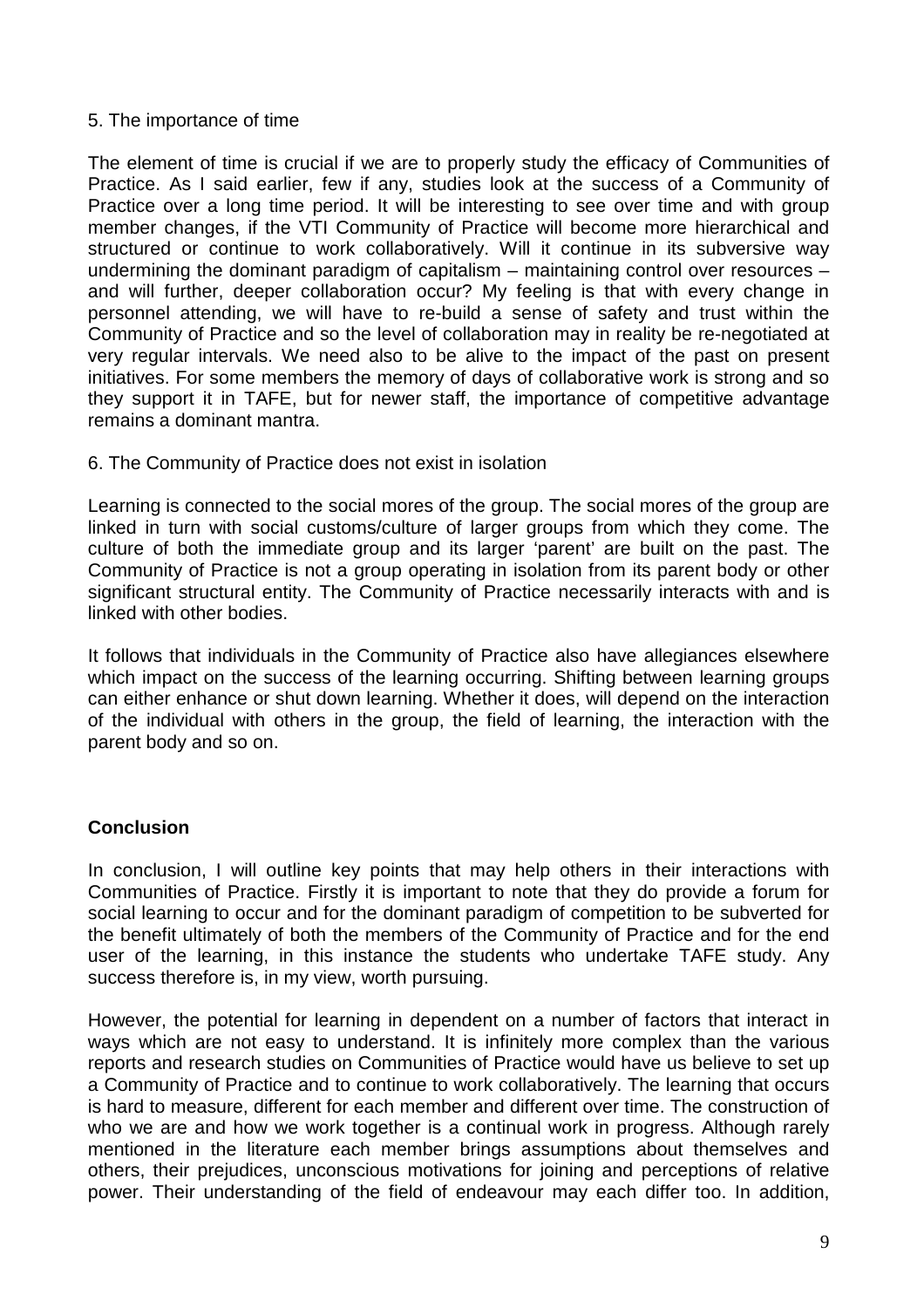there is always a push and pull motion between joining in and keeping a distance for each member.

Therefore being as clear as possible on a number of fronts may lessen the impact of these complexities on the activities of the Community of Practice.

- Be clear on structure, role and purpose of the group so members know what they are buying into.
- Articulate your structure role and purpose so bodies with which the Community of Practice interacts are also clear.
- Leaders within the Community of Practice do not have to be the most knowledgeable but the most inclusive and supportive of others in the Community of Practice. Mentoring of junior or new members is helpful too to overcome the lack of connection that members told me prevented sharing.
- Rituals that build trust must be practised and maintained for knowledge transfer to occur. Provide opportunities (perhaps with small working groups) to build trust of one another. Also informality does not mean we are not working – have a lunch as well as a meeting.
- Having technology to assist the Community of Practice is helpful, as we did for between meetings; but frankly nothing beats meeting face-to-face. Being in the same room together over a coffee or lunch helps members to gain a rapport that is harder to develop in the virtual world.
- Work on something new together working on a shared project in a commercial area of activity, inherently makes sharing awkward. It is easier to create something new together where nothing existed than to try to draw on knowledge already built by members.
- Awareness of and articulation of the difficulty of sharing across organisational boundaries helps to give social learning a collective understanding and a way to frame it. Naming our difficulties paradoxically seemed to help free members to share.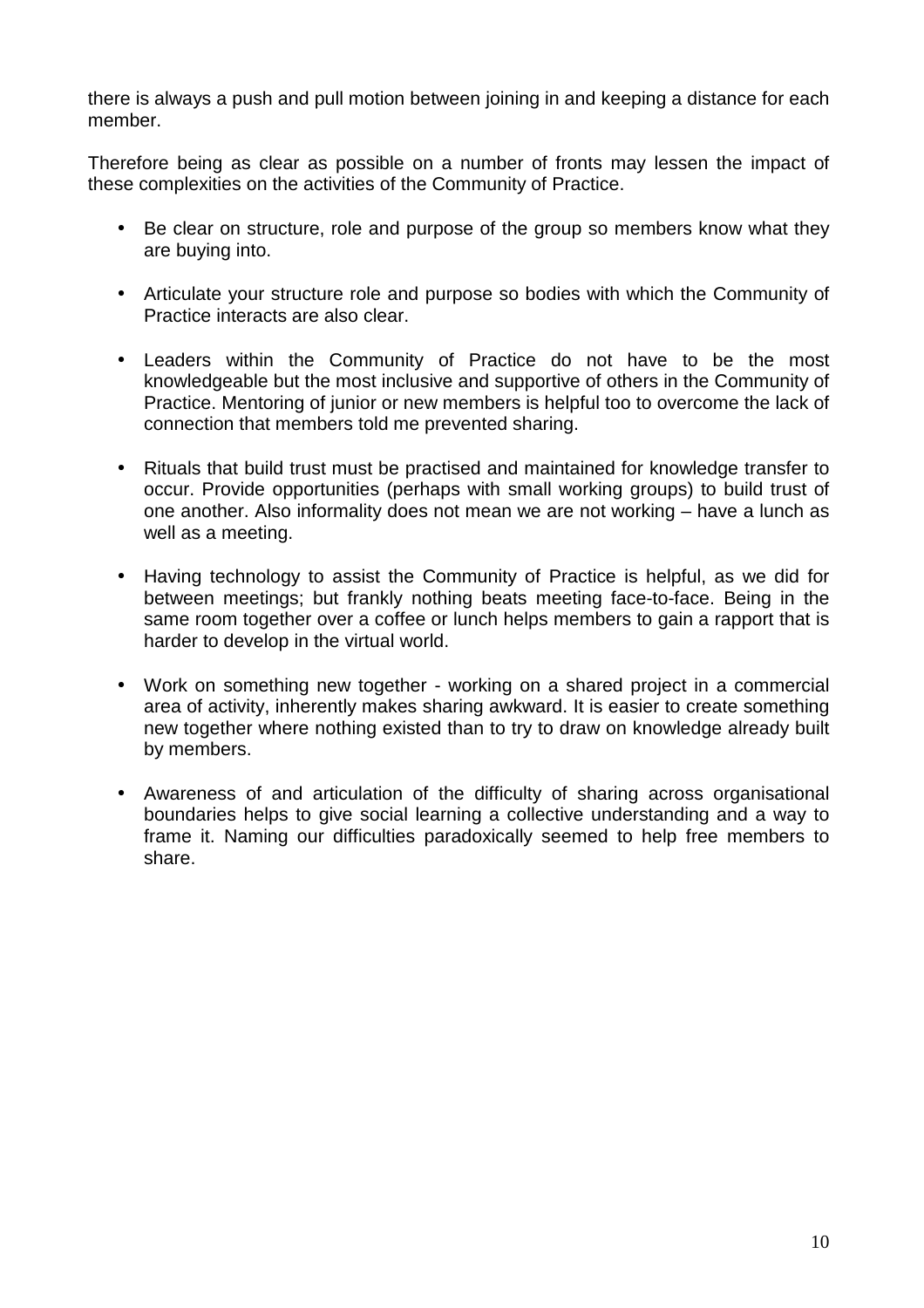## **References**

- Ackerman M, Pipek V & Wulf V (2003) Sharing Expertise: Beyond Knowledge Management (eds) MIT.
- Alaszewski AM (2006) Managing risk in community practice: nursing, risk and decisionmaking. in Godin P (ed.) Risk and Nursing Practice. Sociology in Nursing Practice. Palgrave Macmillan United Kingdom pp. 24-41.
- Ardichvili A (2008) 'Learning and Knowledge Sharing in Virtual Communities of Practice: Motivators, Barriers, and Enablers' Advances in Developing Human Resources 10 June p.541
- Brown JS & Duguid P (1991) 'Organizational learning and communities-of-practice: toward a unified view of working, learning and innovation' Organization Science 2 (1)
- Chiu C Hsu M & Wang E (2006) 'Understanding knowledge sharing in virtual communities: An integration of social capital and social cognitive theories.' Decision Support Systems 42 (3) pp1872-1888
- Cox A (2005) 'What are communities of practice? A comparative review of four seminal works' Journal of Information Science 31 p527
- Dawes SS Cresswell AM & Pardo TA (2009) 'From "Need to Know" to "Need to Share": Tangled Problems, Information Boundaries, and the Building of Public Sector Knowledge Networks' Public Administration Review May/June
- DIIRD (2008) Snapshot Victoria 2008 International Education Export Statistics. Victorian State Government. Department of Innovation, Industry and Regional Development.
- Godin P (ed.) (2006) Risk and Nursing Practice. Sociology in Nursing Practice. Palgrave Macmillan United Kingdom pp. 24-41.
- Hodkinson P (2005) 'Reconceptualising the relations between college-based and workplace learning' Journal of Workplace Learning 17 (8) pp 521-532
- Hoggett P (1992) Partisans in an Uncertain World: The Psychoanalysis of Engagement Free Association Books London.
- Huysman M & de Wit D (2003) A critical evaluation of knowledge management practices (chapter 2) in Ackerman M, Pipek V & Wulf V (2003) Sharing Expertise: Beyond Knowledge Management (eds) MIT.
- IEAA (2008) Good Practise Guide in offshore delivery: a guide for Australian institutions. IEAA Inc for the Australian Department of education, employment and Workplace relations. June 2008
- Korczynski M (2003) 'Communities of coping: collective emotional labour in service work' Organization Studies10 (1) pp55–79.
- Lave J and Wenger E (1991) Situated Learning: Legitimate Peripheral Participation. Cambridge: Cambridge University Press.
- Mitchell J (2003) 'Effectively Structuring Communities of Practice in VET' ANTA ISBN 0- 9750606-0-0
- NCVER (2009) Delivery of VET Off Shore by Public Providers 2007: Report on a consultancy undertaken for the Department of Education, Employment and Workplace Relations. Australian Government.
- Nickols F (2003) Communities of Practice: An Overview. Accessed 18.06.09 http://home.att.net/~nickols/articles.htm
- Ormrod S, Ferlie E, Warren F & Norton K (2007) 'The appropriation of new organizational forms within networks of practice: Founder and founder-related ideological power' Human Relations 60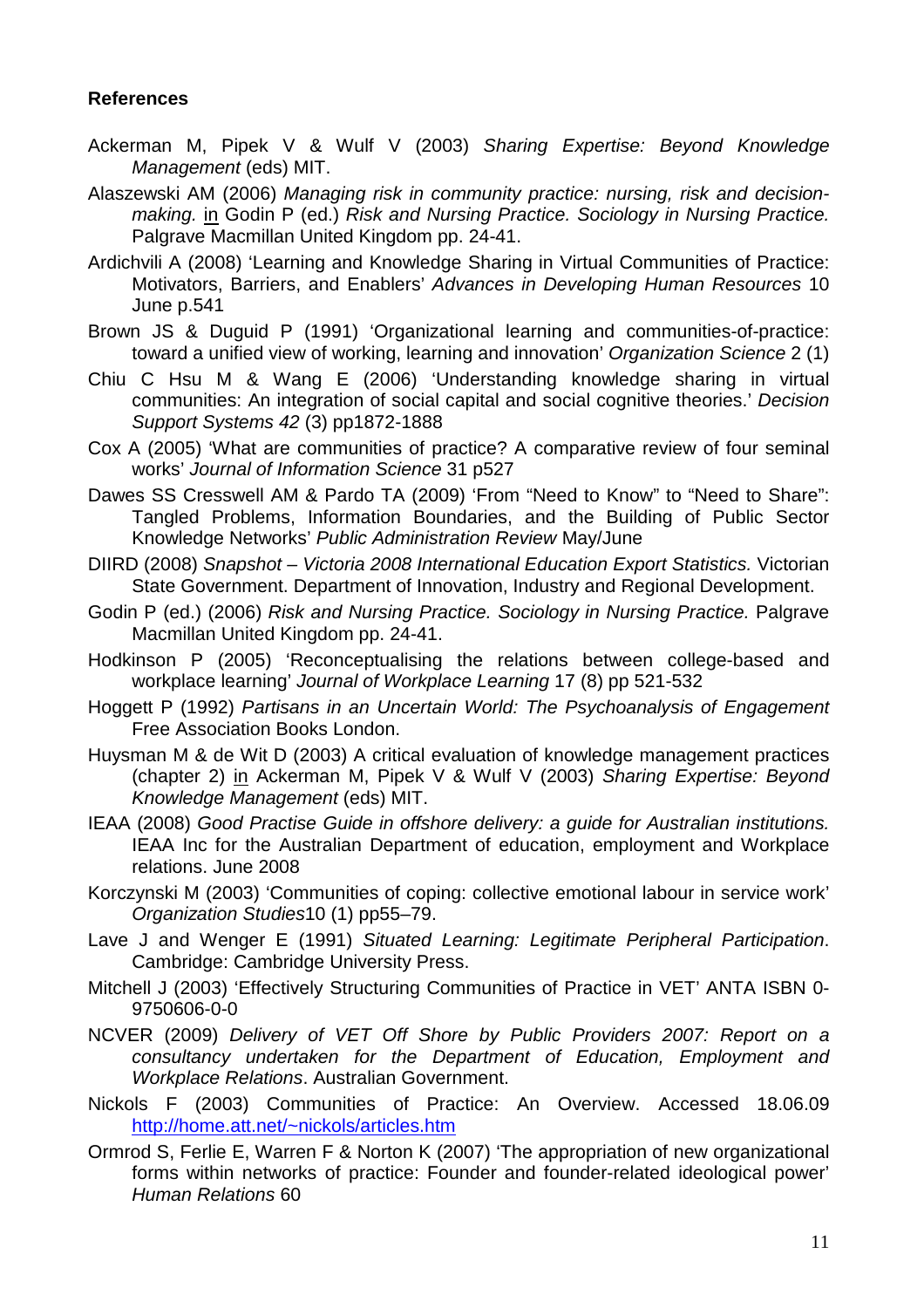- Pemberton J, Mavin S & Stalker B (2007) 'Scratching beneath the surface of communities of (mal)practice' The Learning Organization: The International Journal of Knowledge and Organizational Learning Management 14 (1)
- Smith KK (2003) 'A World of Possibilities: Implications for Applied Behavioral Science' Journal of Applied Behavioral Science 39 (4)
- Van Winkelen C & Ramsell P (2003) 'Why aligning value is key to designing communities' KM Review 5(6) p12-18.
- Wenger E McDermott R & Snyder WM (2002) Cultivating Communities of Practice Harvard Business School Press Boston MA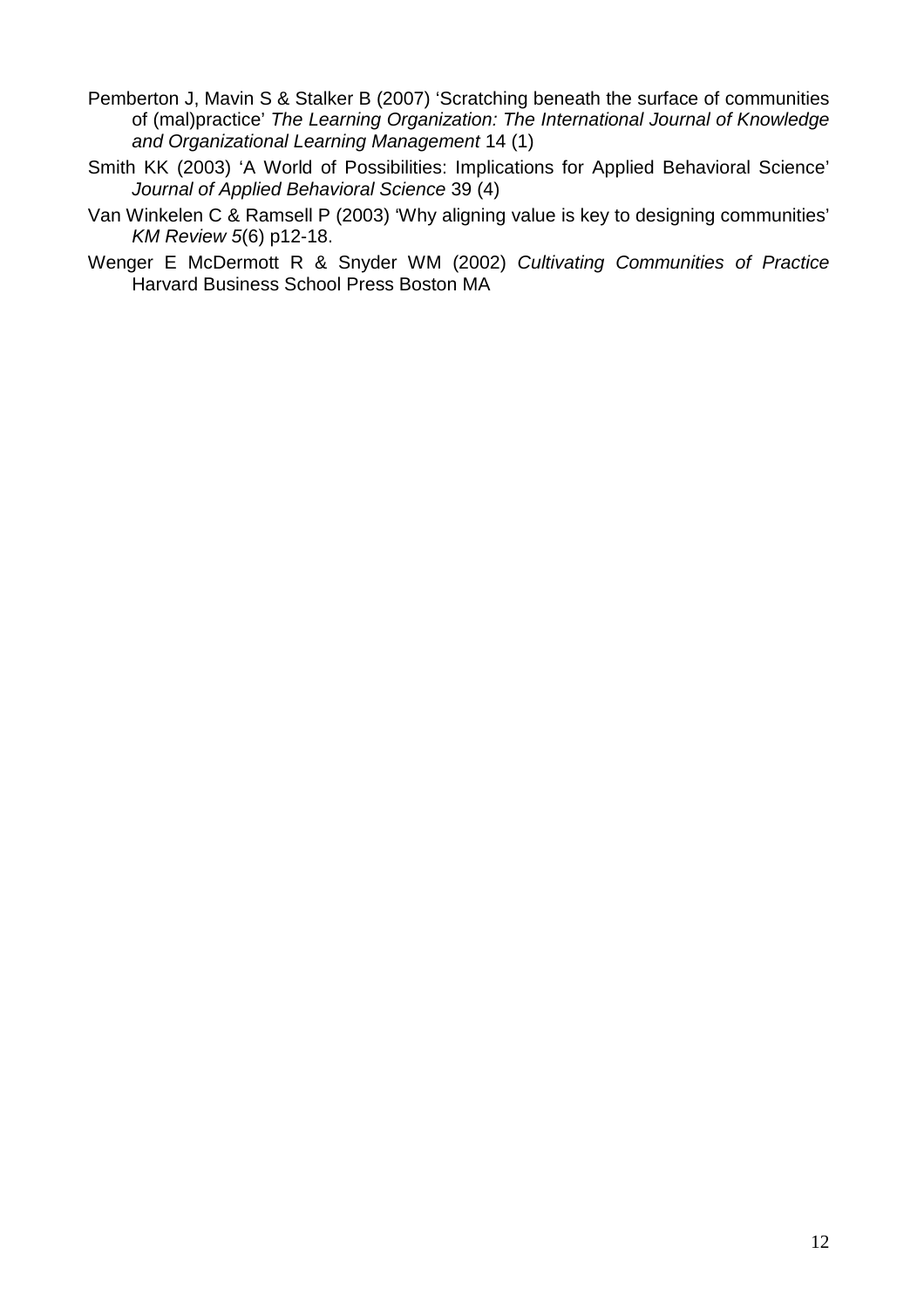

# **Member Survey**

### **Thanks for taking a moment to fill in the survey and return to exec@vti.edu.au or PO Box 2195 Caulfield Junction 3161**

This survey seeks your views on VTI as a Community of Practice (C of P).

**1.The VTI Off Shore Special Interest Group could be called a community of practice. A Community of Practice is a group of people who share a concern, a set of problems, or a passion about a topic and who deepen their knowledge and expertise in this area by interacting on an on going basis.** 

**On this definition, do you feel that VTI acts as a C of P?** 

- ❑ yes I agree that VTI is a C of P
- ❑ no, I don't think we operate as a C of P
- $\Box$  I am not really sure

## **2. Can you tell me why you circled the number you did in Q1?**

------------------------------------------------------------------------------------------------------------ ------------------------------------------------------------------------------------------------------------

**3. In general, what helps your capacity to share at the VTI meetings?** (suggestions could include: knowledge and experience of the topic, knowing everyone in the room, confidence in your own position, trusting everyone, feeling connected to the group, desire to improve the TAFE brand, direct relevance of the topic)

------------------------------------------------------------------------------------------------------------ ------------------------------------------------------------------------------------------------------------

**4. In general, what inhibits your capacity to share knowledge at the VTI meetings?**  (suggestions could include: lack of trust of others, fear of reprisals back at the office, lack of confidence in the topic at hand, desire to protect intellectual property, desire to protect market edge)

------------------------------------------------------------------------------------------------------------ ------------------------------------------------------------------------------------------------------------